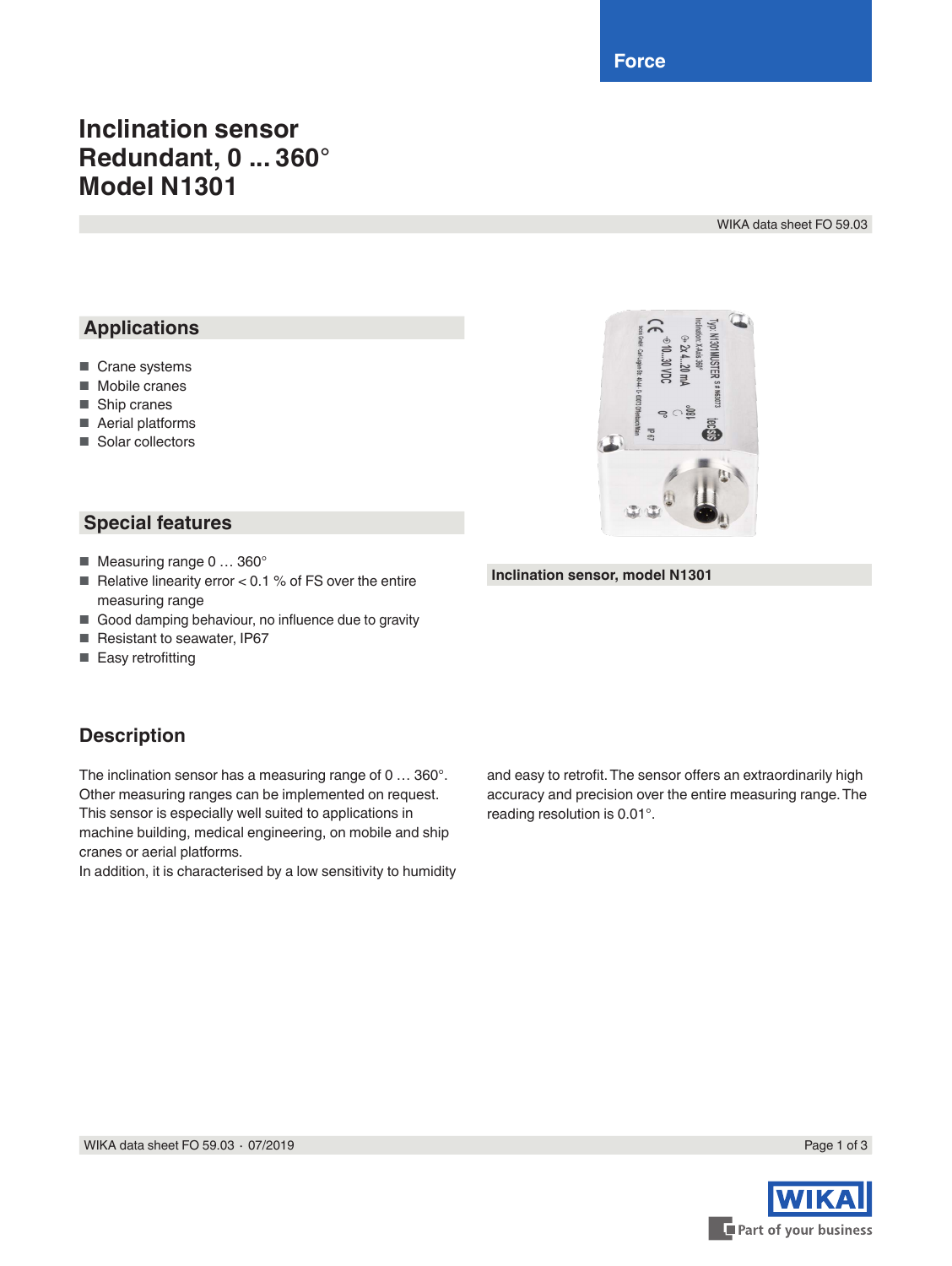## **Specifications**

| <b>Model N1301</b>                                                                                                                 |                                                                                                                                                                                          |  |
|------------------------------------------------------------------------------------------------------------------------------------|------------------------------------------------------------------------------------------------------------------------------------------------------------------------------------------|--|
| <b>Measuring range</b><br>■ Standard<br>Optional                                                                                   | $0360^{\circ}$<br>other measuring ranges possible                                                                                                                                        |  |
| Relative linearity error d <sub>lin</sub><br>$\blacksquare$ < 100 $^{\circ}$<br>$\blacksquare$ > 100°                              | $< 0.1^{\circ}$<br>$< 0.1 %$ of FS                                                                                                                                                       |  |
| Relative reversibility error y                                                                                                     | $< 0.05 %$ of FS                                                                                                                                                                         |  |
| <b>Resolution</b>                                                                                                                  | $< 0.01$ °                                                                                                                                                                               |  |
| <b>Transverse inclination error</b><br>$\blacksquare$ $\leq 10^{\circ}$<br>$\blacksquare$ $\leq 45^{\circ}$                        | $< 0.05^{\circ}$<br>$< 0.2^\circ$                                                                                                                                                        |  |
| Service temperature $B_{T, G}$                                                                                                     | $-40+80$ °C                                                                                                                                                                              |  |
| Temperature effect on<br>$\blacksquare$ the characteristic value TK <sub>c</sub><br>$\blacksquare$ the zero signal TK <sub>o</sub> | 0.0016 % of FS/K<br>0.0016 % of FS/K                                                                                                                                                     |  |
| <b>Electrical connection</b>                                                                                                       | Cable, MIL, M12 x 1 (others on request)                                                                                                                                                  |  |
| <b>Output signal</b><br>(rated characteristic value) C <sub>nom</sub>                                                              | 2 x 4  20 mA (3-wire)                                                                                                                                                                    |  |
| <b>Voltage supply</b>                                                                                                              | DC936V                                                                                                                                                                                   |  |
| Material of the measuring body                                                                                                     | Aluminium, resistant to seawater                                                                                                                                                         |  |
| <b>Salt spray testing</b>                                                                                                          | DIN EN 60068-2-52                                                                                                                                                                        |  |
| Ingress protection (per IEC/EN<br>60529)                                                                                           | IP67                                                                                                                                                                                     |  |
| <b>EMC</b>                                                                                                                         | 61326-1 IEC: 2012, DIN EN 61000-4 Part 2, Part 3, Part 4, Part 6, Part 8, Part 9, Part 10;<br>DIN ISO 7637 Part 2, DIN ISO 11452 Part 2, Part 4, Part 5; DIN EN 55025 Part 6.3, Part 6.4 |  |

### **Dimensions in mm**